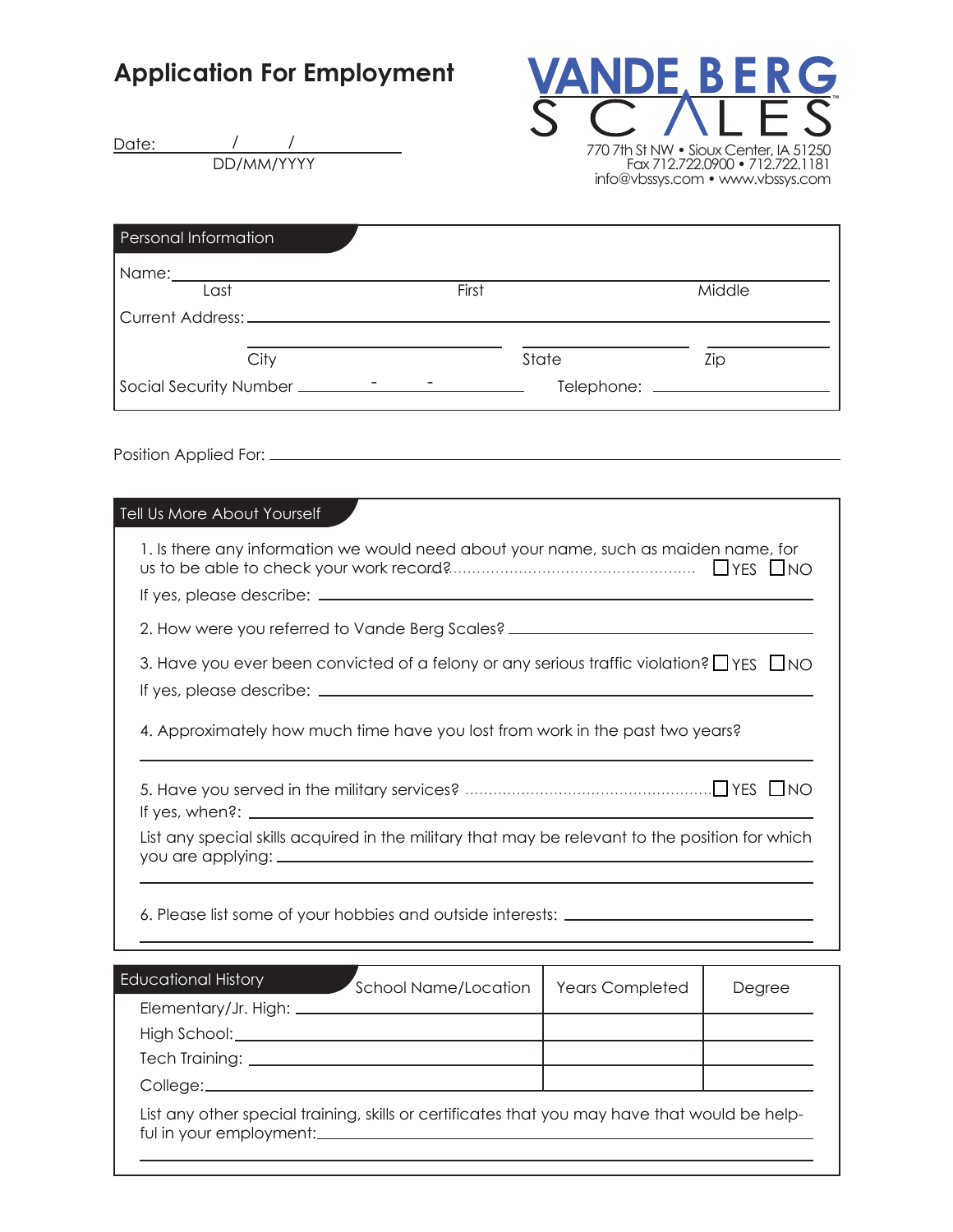| <b>Employment Record</b>                                                                                                                                                                                                                                                                 | Please include all employment for the last five years: |  |  |
|------------------------------------------------------------------------------------------------------------------------------------------------------------------------------------------------------------------------------------------------------------------------------------------|--------------------------------------------------------|--|--|
|                                                                                                                                                                                                                                                                                          |                                                        |  |  |
|                                                                                                                                                                                                                                                                                          |                                                        |  |  |
|                                                                                                                                                                                                                                                                                          |                                                        |  |  |
|                                                                                                                                                                                                                                                                                          |                                                        |  |  |
|                                                                                                                                                                                                                                                                                          |                                                        |  |  |
|                                                                                                                                                                                                                                                                                          |                                                        |  |  |
|                                                                                                                                                                                                                                                                                          |                                                        |  |  |
|                                                                                                                                                                                                                                                                                          |                                                        |  |  |
|                                                                                                                                                                                                                                                                                          |                                                        |  |  |
|                                                                                                                                                                                                                                                                                          |                                                        |  |  |
|                                                                                                                                                                                                                                                                                          |                                                        |  |  |
|                                                                                                                                                                                                                                                                                          |                                                        |  |  |
|                                                                                                                                                                                                                                                                                          |                                                        |  |  |
| Note: Use a separate sheet to list additional employers, if necessary. We may wish to contact all of the<br>employers listed on this application unless you specifically exclude them below. Please list any employ-<br>ers you do not want us to contact and your reason for exclusion: |                                                        |  |  |
|                                                                                                                                                                                                                                                                                          |                                                        |  |  |
|                                                                                                                                                                                                                                                                                          |                                                        |  |  |

| <b>References</b>                                                                                                    | Do not include relatives, close friends or employers                                                                                                                                                                               |  |
|----------------------------------------------------------------------------------------------------------------------|------------------------------------------------------------------------------------------------------------------------------------------------------------------------------------------------------------------------------------|--|
|                                                                                                                      |                                                                                                                                                                                                                                    |  |
|                                                                                                                      |                                                                                                                                                                                                                                    |  |
| <u> 1989 - Andrea Barbara, politikar esperantor estatuba estatuba estatuba estatuba estatuba estatuba estatuba e</u> | Email <b>Email Email and Email Contract and Contract and Contract and Contract and Contract and Contract and Contract and Contract and Contract and Contract and Contract and Contract and Contract and Contract and Contract </b> |  |
|                                                                                                                      |                                                                                                                                                                                                                                    |  |
|                                                                                                                      |                                                                                                                                                                                                                                    |  |
|                                                                                                                      |                                                                                                                                                                                                                                    |  |